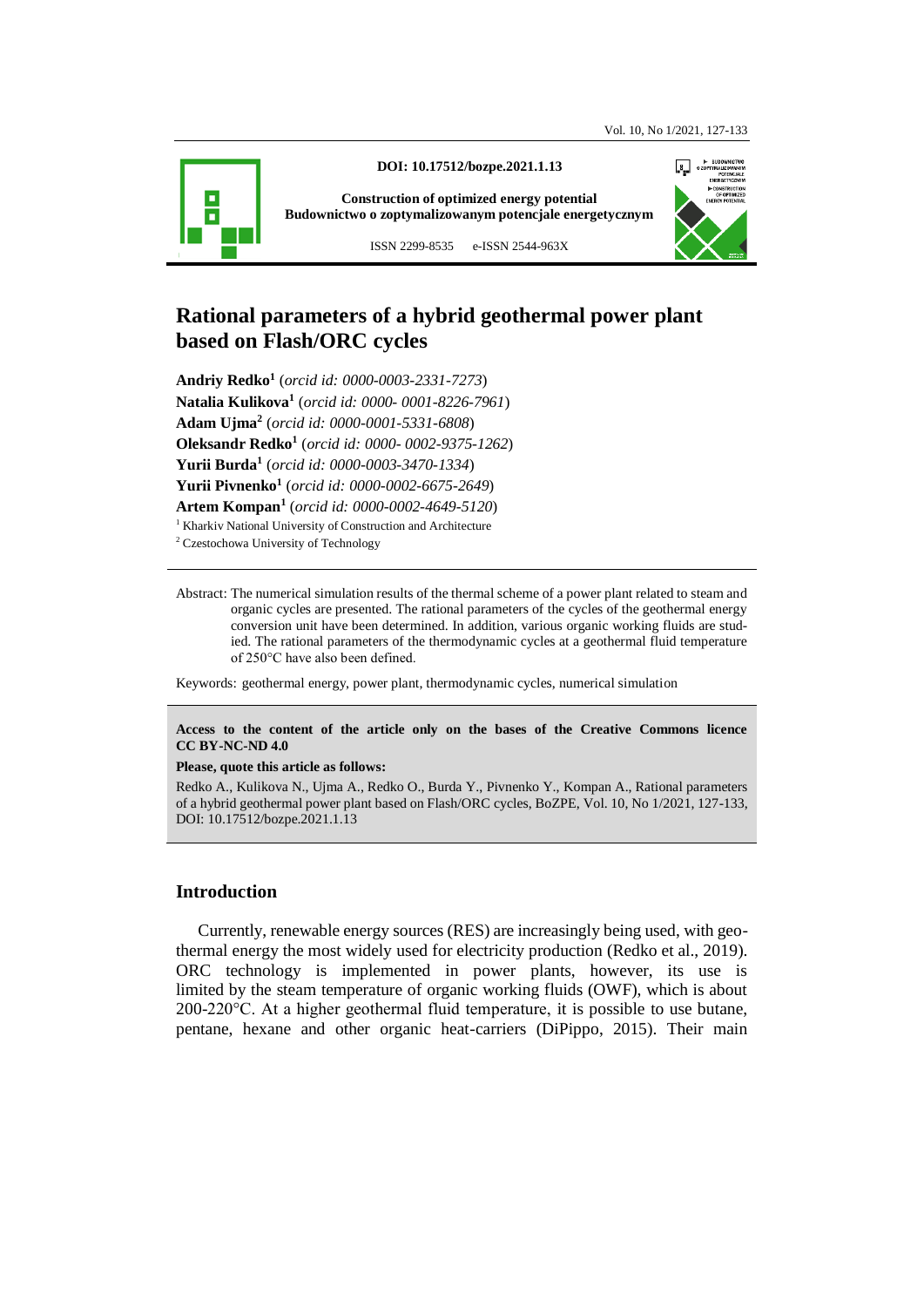disadvantage is that they are fire and explosion hazards. Therefore, at present, research is being carried out with aim of creating a rational technological scheme for a geothermal power plant, in which it is possible to use industrial steam turbines and steam turbine plants that use OWF. Combined technological schemes are used in metallurgical and cement plants (Machi & Astolfi, 2017). There are two groups of geothermal power plants, namely steam and binary power cycles. The dual flash steam plant is preferred over the single flash steam power plant depending on the conditions of the resource. Using two separators leads to the use of a two-stage steam turbine. Dual flash power plants are able to produce up to 25% more power than single flash plants.

The Polish Geological Institute – National Research Institute, has designated many locations in Poland with favourable conditions for the construction of geothermal heat plants (Fig. 1) [\(Gulewicz,](https://monitorrynkowy.pl/author/j-gulewicz/) 2020). The geothermal conditions in Poland indicate the rational use of ORC for energy production in hybrid geothermal power plants (Mróz & Grabowska, 2019).



**Fig. 1.** The most prospective locations for the construction of geothermal heating plants (green) and the locations of the existing geothermal heating plants (blue) [\(Gulewicz,](https://monitorrynkowy.pl/author/j-gulewicz/) 2020)

The potential of geothermal energy in Ukraine is equivalent to 12 million tons of conventional fuel or 10 billion  $m<sup>3</sup>$  of natural gas. By 2030, it is planned to create geothermal power plants with a total capacity of 2,160 MW and an electrical capacity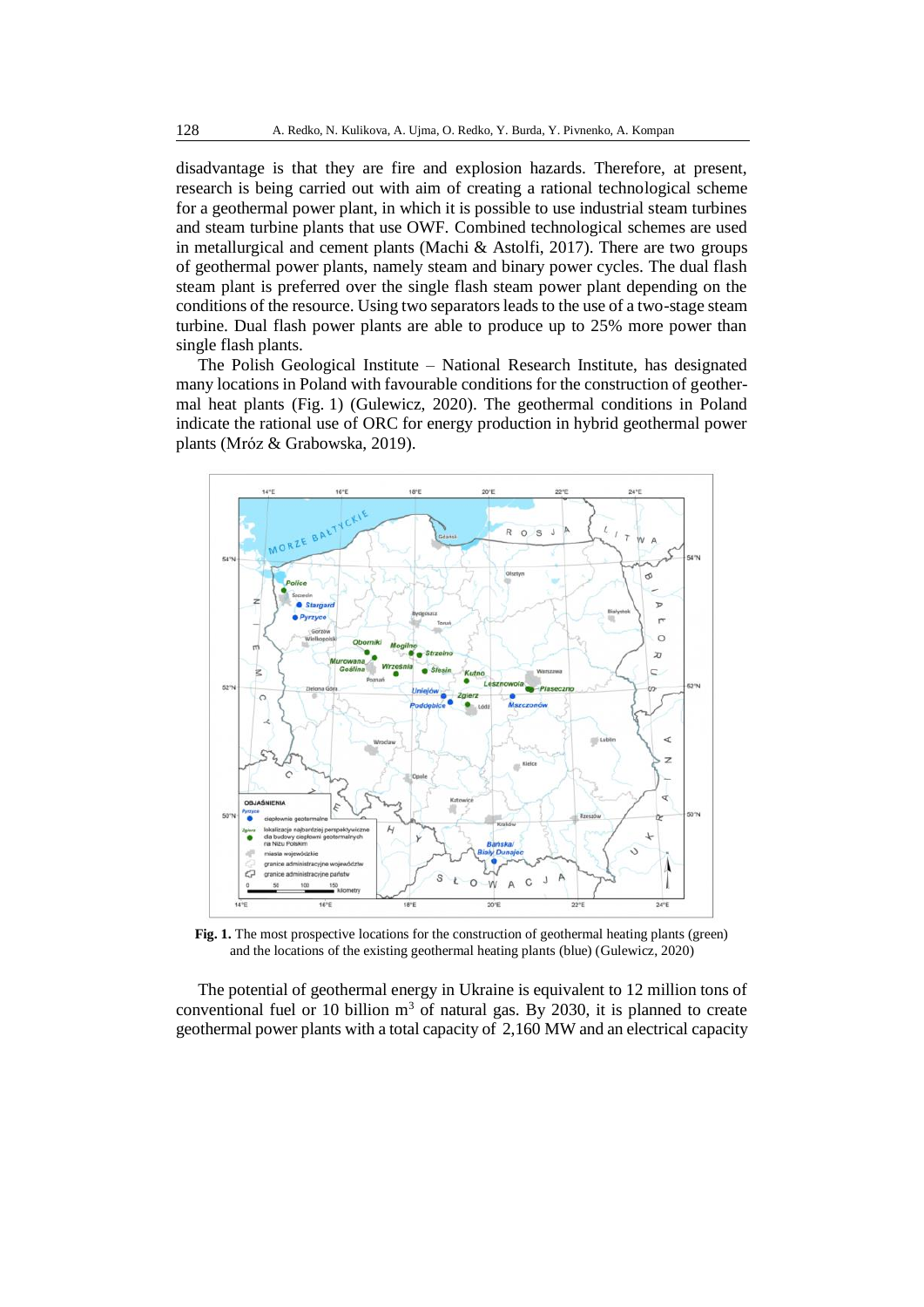of 400 MW. Perspective geothermal regions of Ukraine include the following: the Carpathian geothermal region, the Crimea, and the Dnieper-Donetsk cavity (Eastern region of Ukraine). Nowadays, the industrial development of geothermal sources in Ukraine is not being carried out, but a geothermal installation with a capacity of 1 MW in the Crimea, and a geothermal installation in Transcarpathia, also with a capacity of 1 MW, are in pilot operation (Kudria).

The aim of this work is to study the influence of the thermodynamic properties of the working bodies of a hybrid power plant on the generated electric power.

#### **1. Schematic thermal diagram of a hybrid power plant**

Article (Bruscoli et al., 2015) studies the environmental sustainability of geothermal energy production. The efficiency of energy conversion at a hybrid (steam/ORC) geothermal power plant is analyzed using the example of a geothermal power plant located in the geothermal zone of Monte Amiata, Italy, Tuscany with an additional ORC cycle and a n-pentane heat-carrier. The cycle temperature is 150°C. Various thermal schemes with ORC cycles and various working fluids (n – hexane, R123, R245fa, isopentane,  $n -$  pentane,  $n -$  butane) are studied. The generated power is about 2300 kW in the ORC cycle with the n-hexane working fluid.

A comparison of the thermodynamic efficiency of various technologies for converting geothermal energy is given in (Taghaddosi, 2005). It is shown that the energetic efficiency of the binary – flash evaporator technology (Otaka pilot plant) reaches 53.9%.

The parameters of geothermal flash-binary power plants with different cycles (basic ORC, regenerative ORC and ORC with internal heat exchanger) are studied in (Kaplam, 2007). The effect of flashing pressure, working fluid selection and extraction pressure is also studied. It is shown that the optimum flashing pressure for flash-binary power plants using basic ORC is 763.9 and 775.7 kPa. R123 is used as a working fluid.

Papers (Gong et al., 2010; El Haj Assad et al., 2017; Yazdi, 2017, Tomasini- -Montenegro et al., 2017) present data on the action of Flash/ORC GPP with the following parameters: steam pressure 1.5 bar; steam temperature 250ºС; Wf at ORC is set to be  $C_5H_{12}$  n-pentane.

The technological scheme of the hybrid geothermal power plant is shown in Figure 2 (DiPippo, 2015). The installation contains well 1 for the selection of geothermal fluid, a separator and well 2 for the re-injection of geothermal fluid into the formation. The installation contains the 1st circuit with the organic working fluid, connected to the steam condenser and the 2nd circuit with ORT, connected to the liquid heat exchanger after the separator. 1st and 2nd circuits include an ORT steam turbine as well as an electric generator, a condenser and a pump. The temperature of the geothermal fluid is assumed to be 250°C, being in the state of a saturated liquid (state 1). In the process of throttling (1-2), wet steam is formed with a degree of dryness X. The wet steam enters a separator where saturated liquid and steam are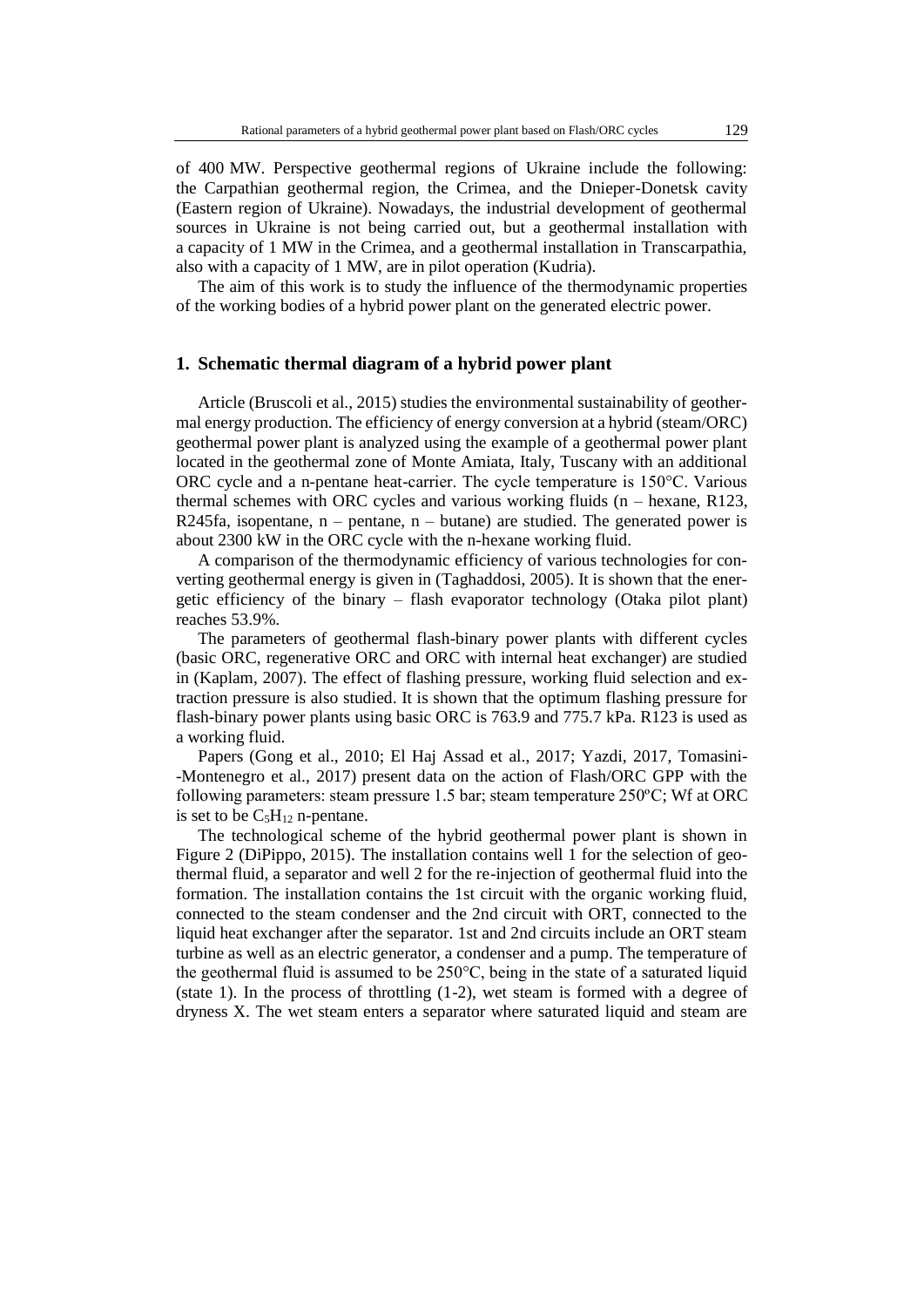separated. The amount of steam depends on the degree of dryness in state 2. Saturated steam is supplied to the turbine, where it is expanded into the process (4-5). Saturated liquid with high temperature enters the 1st ORC loop (a-b-c-d-e-f), where it gives off heat to the steam of the organic working fluid. After condensation, water vapor gives off heat in the 2nd ORC circuit (u-v-w-x-y). Thus, deep utilization and transformation of geothermal fluid heat takes place. The circuit is shown in Figure 2.



**Fig. 2.** Schematic thermal diagram of a hybrid power plant (*own study based on DiPippo, 2015*)

Power output of the steam turbine:

$$
\dot{W}_{ST} = \dot{m}_4 (h_4 - h_5) \tag{1}
$$

Next, we can assess the upper binary cycle, loop 1. The turbine power is found from

$$
\dot{W}_{BT1} = \dot{m}_{C_5}(h_a - h_b) \tag{2}
$$

and the feed pump power is found from

$$
\dot{W}_{CP1} = \dot{m}_{C_5}(h_e - h_d) \tag{3}
$$

Thus, the second objective may be determined: 1. Net power output of the upper binary cycle

$$
\dot{W}_{B1,net} = \dot{W}_{BT1} - \dot{W}_{CP1} \tag{4}
$$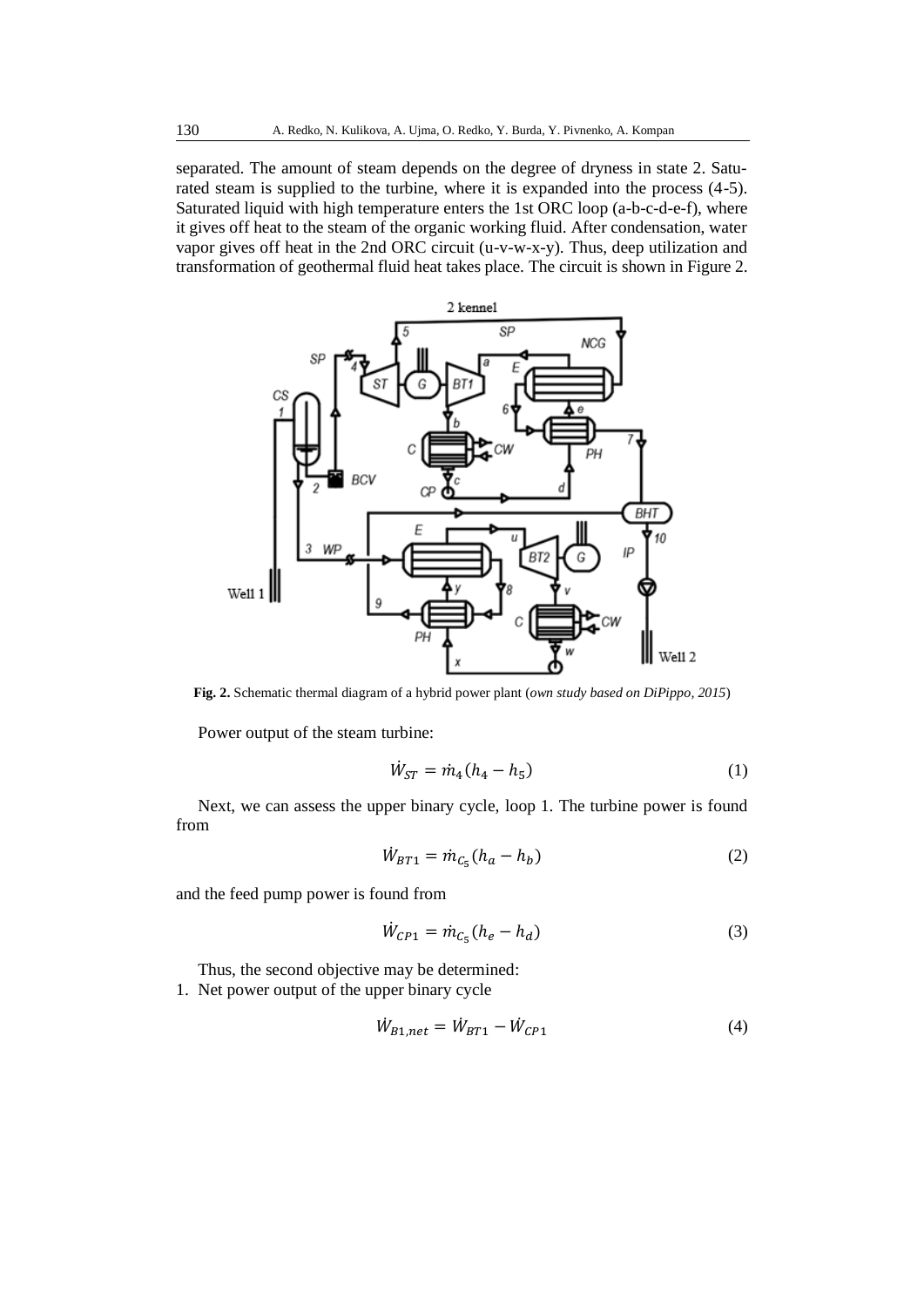Next, we assess the lower binary cycle, loop 2, in the same fashion:

$$
\dot{m}_{C_5} = \dot{m}_b (1 - x_2) \left[ \frac{h_3 - h_9}{h_u - h_x} \right] \tag{5}
$$

Then the turbine and pump power follow directly:

$$
\dot{W}_{BT2} = \dot{m}_{C_5}(h_u - h_v) \tag{6}
$$

$$
\dot{W}_{CP2} = \dot{m}_{C_5}(h_x - h_w) \tag{7}
$$

2. Net power output of the lower binary cycle

$$
\dot{W}_{B2,net} = \dot{W}_{BT2} - \dot{W}_{CP2} \tag{8}
$$

The cycle thermal efficiencies are the ratio of the net power output to the thermal power input for each loop. The two heat transfer terms are found from:

$$
\dot{Q}_{IN1} = \dot{m}_{C_5}(h_a - h_e)
$$
\n(9)

$$
\dot{Q}_{IN2} = \dot{m}_{C_5}(h_u - h_x) \tag{10}
$$

We can now find our fourth objective:

3. Cycle thermal efficiency for both loops

$$
\eta_{B1,th} = \frac{\dot{W}_{B1}}{\dot{Q}_{IN1}}\tag{11}
$$

$$
\eta_{B2,th} = \frac{\dot{W}_{B2}}{\dot{Q}_{IN2}}\tag{12}
$$

The last objective requires us to find the exergy of the original reservoir fluid, taken to be a saturated liquid at the reservoir temperature. The specific exergy is

$$
e_1 = h_1 - h_0 - T_0[(s_1 - s_0)] \tag{13}
$$

and the rate at which exergy is produced from the reservoir is

$$
\dot{E}_1 = \dot{m}_1 e_1 \tag{14}
$$

The net power of the whole plant (ignoring parasitic loads such as cooling tower fans and pumps) is

$$
\dot{W}_{plant} = \dot{W}_{ST} + \dot{W}_{B1,net} + \dot{W}_{B2,net}
$$
\n(15)

Thus, we find our last objective: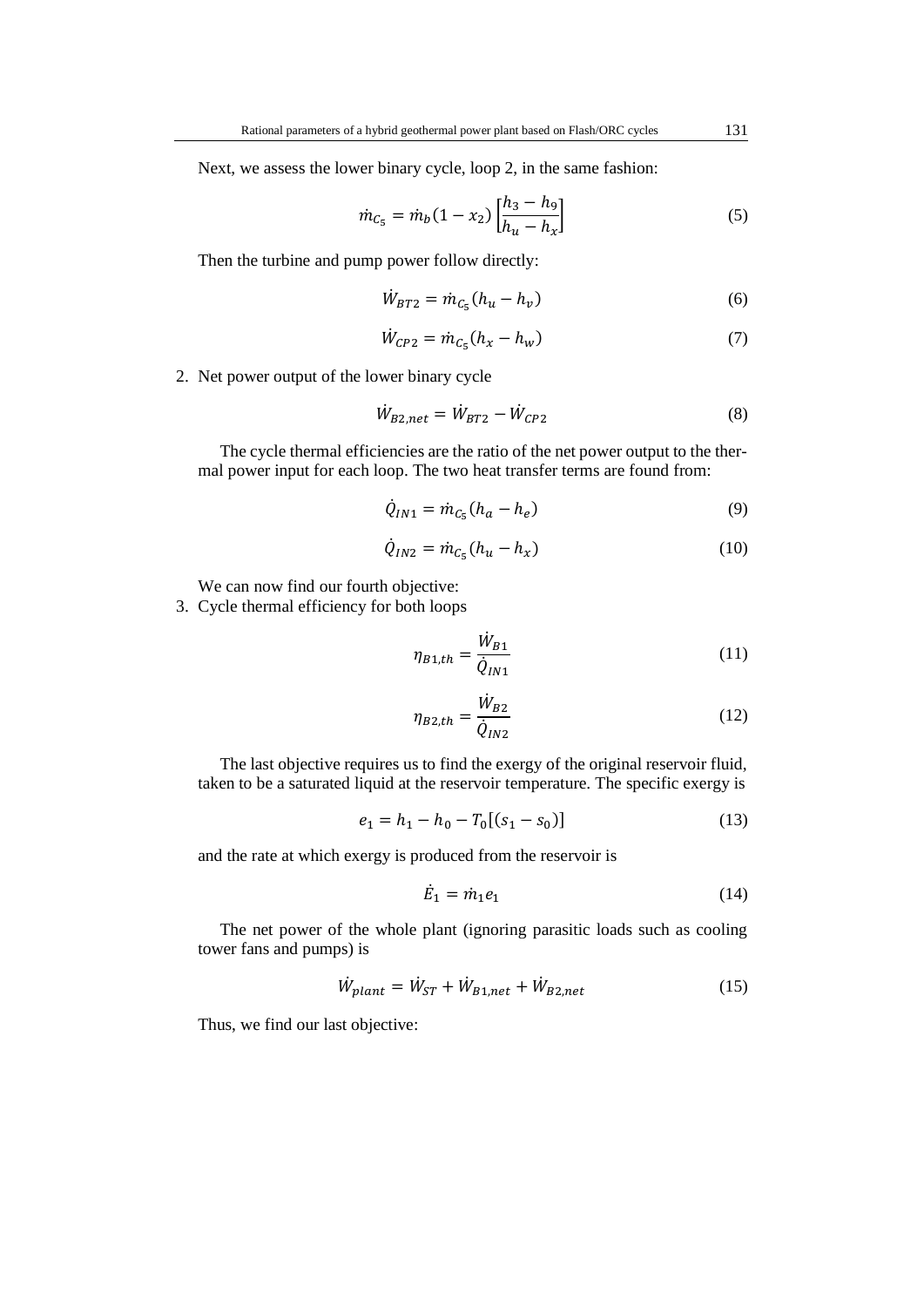4. Overall plant utilization efficiency:

$$
\eta_u = \frac{\dot{W}_{plant}}{\dot{E}_1}
$$

## **Results of the numerical calculation of the parameters of a hybrid power plant at a water vapor temperature of 205°C** (Table 1)

Initial data:

- efficiency of a steam turbine is 0.80;
- efficiency of n-pentane turbines is 0.85;
- efficiency of pumps is 0.75.

Ambient temperature is 25°C.

Temperature difference between under recovery and at the pinch point is 5 K. The power of the steam turbine is 39.54 kW.

The power of n-pentane turbines is 81.88 and 32.91 kW.

The power of n-pentane pumps is 2.822 and 0.6868 kW.

| <b>Table 1.</b> Results of the numerical calculation of the parameters of a hybrid power plant |
|------------------------------------------------------------------------------------------------|
| at a water vapor temperature of $205^{\circ}$ C ( <i>own study</i> )                           |

| No             | P, kPa  | t, °C  | $\mathbf{X}$ | s, $kJ/(kg·K)$ | i, kJ/kg     | G, kg/s |
|----------------|---------|--------|--------------|----------------|--------------|---------|
| 1              | 3975.96 | 250.00 | 0.0000       | 5.50086        | 14867.135    | 1.0000  |
| $\overline{2}$ | 1722.75 | 205.00 | 0.1147       | 5.52878        | $-14867.135$ | 1.0000  |
| 3              | 1722.75 | 205,00 | 0.0000       | 5.05805        | 15092.215    | 0.8853  |
| $\overline{4}$ | 1722.75 | 205.00 | 1.0000       | 9.16149        | 13130.152    | 0.1147  |
| 5              | 150.00  | 111.18 | 0.9068       | 9.38570        | 13474.834    | 0.1147  |
| 6              | 150.00  | 111.18 | 0.2812       | 5.74526        | 14873.999    | 0.1147  |
| 7              | 150.00  | 35.343 | 0.0000       | 3.21490        | 15811.497    | 0.1147  |
| 8              | 1722.75 | 151.17 | 0.0000       | 4.52362        | 15333.303    | 0.8853  |
| 9              | 1722.75 | 70.357 | 0.0000       | 3.64813        | 15668.506    | 0.8853  |
| 10             | 150.00  | 66.655 | 0.0000       | 3.60571        | 15684.910    | 1.0000  |
| a              | 683.00  | 106.18 | 1.0000       | 2.41905        | 1899.9855    | 0.5483  |
| b              | 104.70  | 66.571 | 1.0000       | 2.45049        | 1960.0125    | 0.5483  |
| $\mathbf{C}$   | 104.70  | 30.000 | 0.0000       | 1.07148        | 2390.1392    | 0.5483  |
| d              | 683.00  | 30.344 | 0.0000       | 1.07262        | 2388.8866    | 0.5483  |
| e              | 683.00  | 106.15 | 0.0000       | 1.64725        | 2192.7333    | 0.5483  |
| u              | 1505.00 | 146.17 | 1.0000       | 2.50182        | 1838.8183    | 0.9305  |
| $\mathbf{V}$   | 104.70  | 83.863 | 1.0000       | 2.54581        | 1926.8091    | 0.9305  |
| W              | 104.70  | 30.000 | 0.0000       | 1.07148        | 2390.1392    | 0.9305  |
| X              | 1505.00 | 30.830 | 0.0000       | 1.07424        | 2387.1061    | 0.9305  |
| y              | 1505.00 | 146.17 | 0.0000       | 1.95482        | 2068.1914    | 0.9305  |